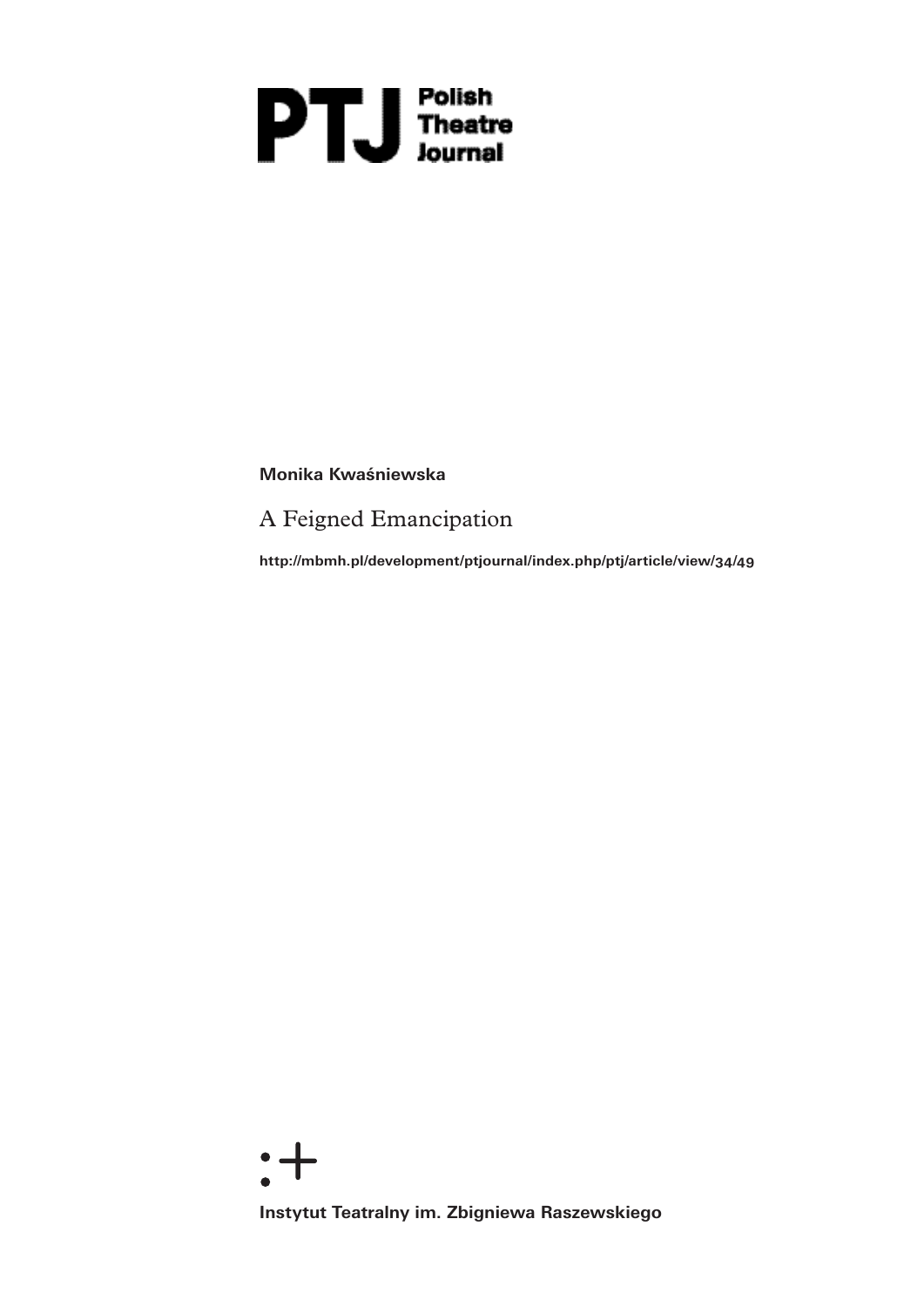## **Monika Kwaśniewska**

# A Feigned Emancipation

# 1.

Bożena Umińska-Keff is a unique voice in the world of Polish intellectuals, artists and journalists. The sheer breadth of scope in her work is impressive. Keff has written strictly academic books (*Postać z cieniem. Portrety Żydówek w polskiej literaturze,* 2001 [*Figure with Shadow: Portraits of Jewish Women in Polish Literature*]), philosophical and educational works (*Antysemityzm. Niezamknięta historia,* 2013 [*Anti-Semitism: An Incomplete History*]) and criticism (*Barykady. Kroniki obsesyjne lat 2000- 2006,* 2006 [*Barricades: Obsessive Chronicles 2000–2006*])*,* she is the co-author of Poland's first study of homophobia (*Homofobia po polsku,* 2004 [*Homophobia the Polish Way*]), a translator, a poet (*Nie jest gotowy,* 2000 [*He Isn't Ready*]) and is the author of the formally unique text *Utwór o Matce i Ojczyźnie* in 2008 [*A Piece on Mother and the Fatherland*]*,* in which the monologue of the central female character is intertwined with dialogue and choral parts. All these areas of her work are thematically linked. Keff is interested in the relations between national identity and the cultural construction of gender, focusing primarily on the nexus of anti–Semitism and discrimination against women. Her research in this area – its scope, astuteness and clarity – is, in Poland, of a decidedly pioneering nature and has proved a source of both widespread recognition and controversy. Keff has twice been nominated for the Nike award, one of Poland's major literary prize. In 2009 *A Piece on Mother and the Fatherland* garnered her second NIKE nomination and a good deal of controversy in artistic circles, earning comparisons to the famous graphic novel *Maus* by Art Spiegelman.

The subject of *A Piece on Mother and the Fatherland* is the relationship between a mother (named Meter), who is a Polish Jew and sole survivor of the Holocaust in her family, and her daughter (named Kora, Korusia or Usia), whose biography and identity were determined by her mother's experiences. The daughter became the only audience for her mother's reminiscences and her steady stream of complaints. As someone who never experienced similar trauma, she is defined by absence and exclusion from history, from her family's genealogy, from the singular significant experience of her mother's life and from narrative space. It is an absence which forces the daughter to continually proffer herself as a sacrifice to her mother while at the same time making her almost inherently guilty of inadequate empathy and devotion. The daughter's attempts to assert her autonomy are based on refusal to listen, irony and derision, mounting accusations and creating her own counter-narrative based not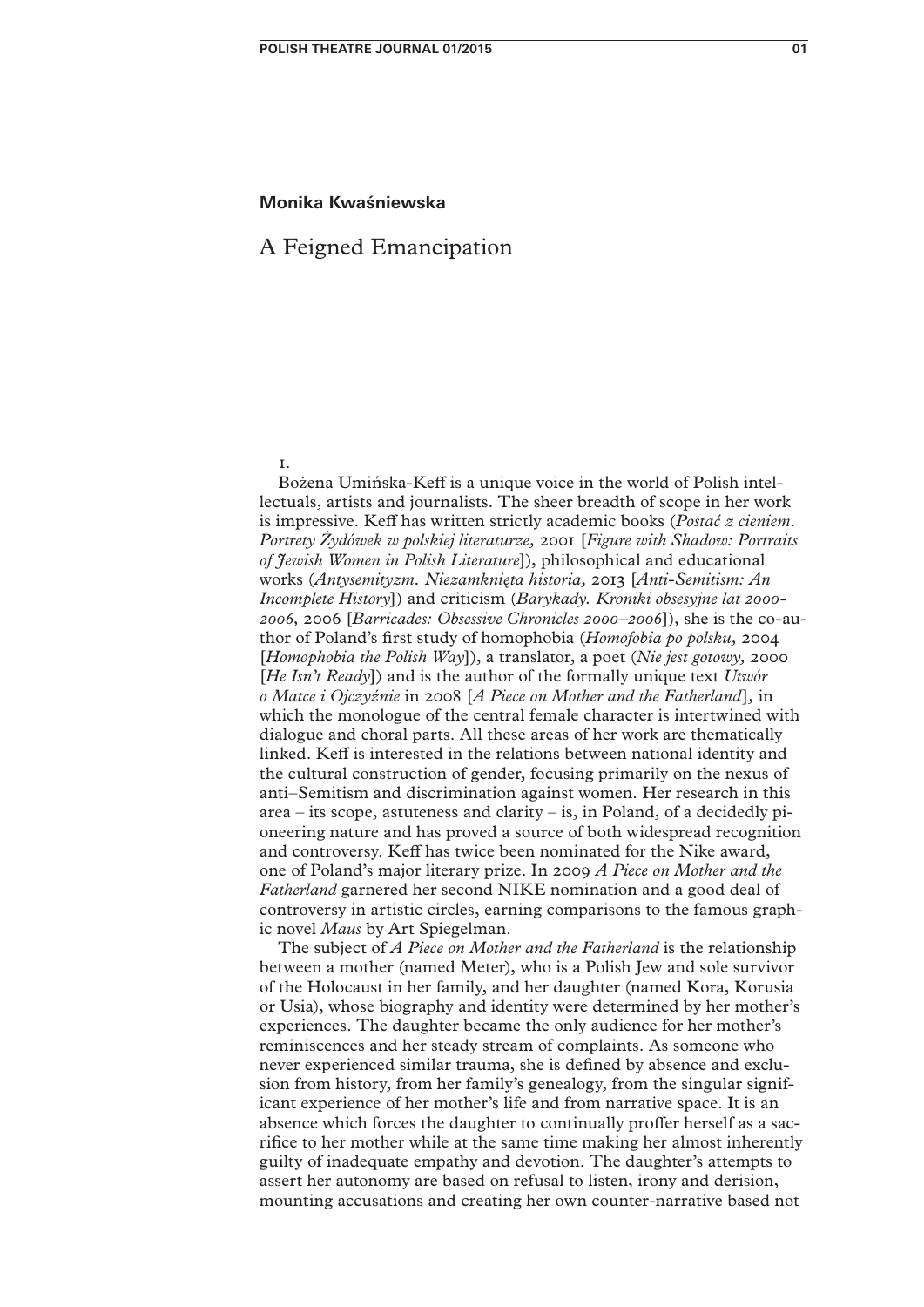on history but on a mix of ancient, biblical and pop-culture mythologies which combine into an act of blasphemy. The iconoclastic dimension of her rebellion is reinforced within the context of Polish culture in which the Mother, much like the Fatherland, is a mythologized, idealised and almost sacrosanct figure. 'The Mother is a personal and patriotic ideal [...]. The Mother and the Fatherland are equally holy and represent a unity', wrote Janion and Filipiak in the afterword to *A Piece on Mother and the Fatherland*, writing Keff's text into Polish literary and cultural tradition.<sup>1</sup>

To begin with, I would like to emphasise two aspects of Keff's text. First is the role of the anti-Semitism which both female characters experience in A Piece on Mother and the Fatherland. The fact that the tragedy of the female characters takes place in enemy territory<sup>2</sup> reinforces the walls of the prison but is also a source of reconciliation:

The mother [...], on seeing a resurgence of anti-Semitism in Poland, says: "Believe me, I know perhaps I said too much sometimes, but I think it's because I've lived through too much." At the first sign of regret from the mother, the daughter answers: "You are a decent human being, I'll give you that."3

According to Przemysław Czapliński the daughter in this way manages to conquer her hatred of the mother and attain her independence. Another key aspect is the personal or indeed even biographical dimension of the text. In numerous interviews about the text, the author did not conceal that her personal experiences and relationship with her own mother were her main impulse for writing it.<sup>4</sup> Even if one were to read A Piece on Mother and the Fatherland without the context of Keff's biography, the text remains a record of the personal experience of Narrator-Korusia-Usia.

The subject of Polish anti-Semitism and the emancipatory aspect of *A Piece on Mother and the Fatherland* meant that not only the text but also its stagings – by Marcin Liber in 2010 and Jan Klata in 2011 – were greeted with heated controversy. Although both productions were widely discussed, it was Klata's staging which had the stronger impact on Polish theatre and critical opinion. It was shown at festivals and received numerous awards, with the director's reputation no doubt a factor in the controversy surrounding the play. Klata is one of the most distinctive characters in Polish theatre. His first productions (*The Government Inspector,* 2003, for example, and *H.,* 2004*,* based on *Hamlet*) represented the keystone of Polish political theatre, which had an intensive expansion

<sup>1</sup> Maria Janion, Izabela Filipiak, 'Zmagania z Matką i Ojczyzną', in Bożena Keff, *Utwór o Matce i Ojczyźnie* (Kraków: Korporacja Ha!art, 2008), pp. 81–98.

<sup>2</sup> Janion and Filipiak, pp. 81–98.

<sup>3</sup> Przemysław Czapliński, 'Mausoleum', *Tygodnik Powszechny*, 14 September 2008, http://tygodnik.onet.pl/33,0,14430,mausoleum,artykul.html, [accessed 1 September 2013].

<sup>4</sup> Katarzyna Bielas, 'Nielegalny plik', an interview with Bożena Umińska-Keff, *Gazeta Wyborcza*, 'Duży Format', 27 May 2008, http://wyborcza.pl/ duzyformat/1,127291,5250183,Nielegalny\_plik.html, [accessed 1 September 2013]; Justyna Daniluk, 'W Polsce nie jest łatwo', an interview with Bożena Umińska-Keff, *Dziennik Polski*, 5 July 2011, http://wiadomosci.onet.pl/prasa/w-polsce-nie-jest-latwo/ p52f7, [accessed 1 September 2013]; Marta Bryś, 'Sztuka nie jest od sprawiedliwości', an interview with Bożena Umińska-Keff, *Didaskalia* 2011,101, http://www.didaskalia. pl/101\_brys.htm, [accessed 2 September 2013].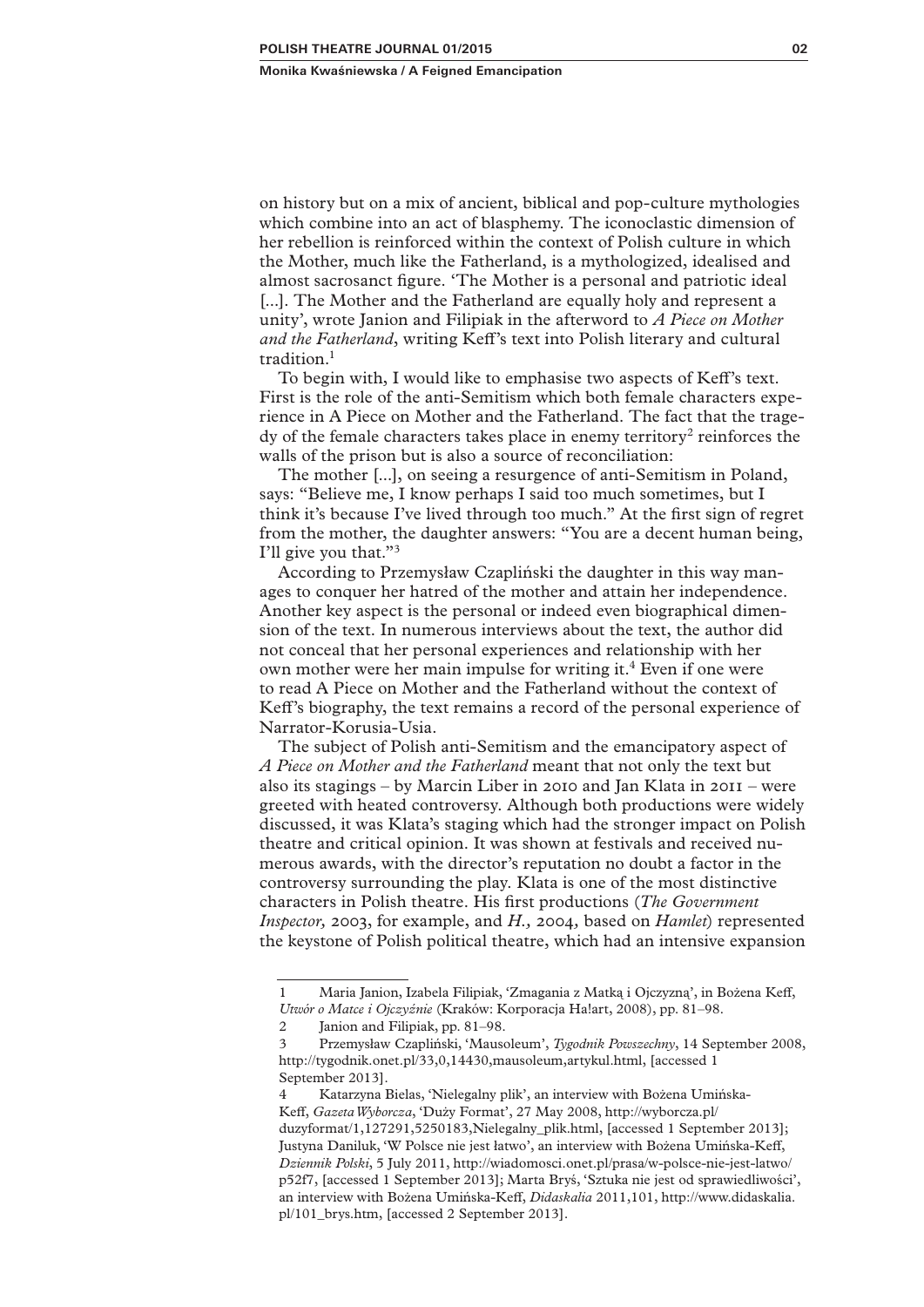at the beginning of the twenty-first century. In his productions, Klata boldly confronted national mythology and history, Polish Catholicism, contemporary social and political reality. He did not shrink from using lurid and iconoclastic means of expression which, combined with his powerful pop-culture influences, meant that while achieving the status of icon of new Polish theatre – a laureate of the prestigious Passport award from *Polityka* magazine in 2006 – he was frequently accused of being gaudy, superficial and intellectually shallow. Klata received almost universal recognition and a shower of awards for his 2008 adaptation of *The Danton Case*, a production that brought the theme of the French Revolution together with reflections on the transformation of Poland since 1989 and universal deliberations on power and history. Although it is difficult to see that production as a radical departure from the director's established aesthetic, nevertheless from this time Klata has increasingly prioritised existential reflection over political statement, universalism over critique of the status quo. The culmination of his career to date has been his appointment as director of one of the most important theatres in Poland, The National Stary Theatre, in Kraków, which Klata took up in January 2012. As director of the Stary Theatre, he once again courted controversy, echoing the start of his directorial career.

Klata adapted A Piece on Mother and the Fatherland in 2011 as a director with an established reputation and as a mature artist. The fact that the production was greeted with almost universal plaudits might be treated with suspicion because of the iconoclastic nature of the text and the myth of the controversial director, in decline by that period yet still actively cultivated by journalists and by the artist. Only a handful of sceptical critics observed anything controversial in the production; Ewa Guderian-Czaplińska, for example, focused on the fact that Klata made significant changes to the tone and meaning of the text,<sup>5</sup> and it is difficult to disagree with her view. What is more, it is in these changes that we should look for the source of the great success of the production. In his treatment of Keff's text, Klata decided to minimise or dispense with its fundamental motifs: the Jewish identity of the female characters, the Holocaust and Polish anti-Semitism. He also re-wrote all the dialogue for a choir of six actors, dispensing in this way with the highly personal tone of A Piece on Mother and the Fatherland. Although the production was perceived as pro-women, it contains a series of scenes and uses visual strategies that undermine, even parody, this position. All of these treatments result in eliminating the emancipatory and critical power of the text.

#### $\mathcal{L}$

The omission of the personal experiences of Polish Jewish women, the fundamental element which bonds together all the layers of the text, takes place on many levels in this production: in the construction of the script<sup>6</sup> and the characters and in the choice of themes. Klata has divided the dialogue of the mother and daughter between five female actors (Paulina Chapko, Dominika Figurska, Anna Ilczuk, Kinga Preis, Halina Rasiakówna) and one male actor in female costume (Wojciech

<sup>5</sup> Ewa Guderian-Czaplińska, 'Próby utworu', *Didaskalia* 2011, 101, pp. 12–15.

<sup>6</sup> Jan Klata, director's script of the production based on Bożena Keff's *Utwór o Matce i Ojczyźnie*, archive of Polski Theatre in Wrocław.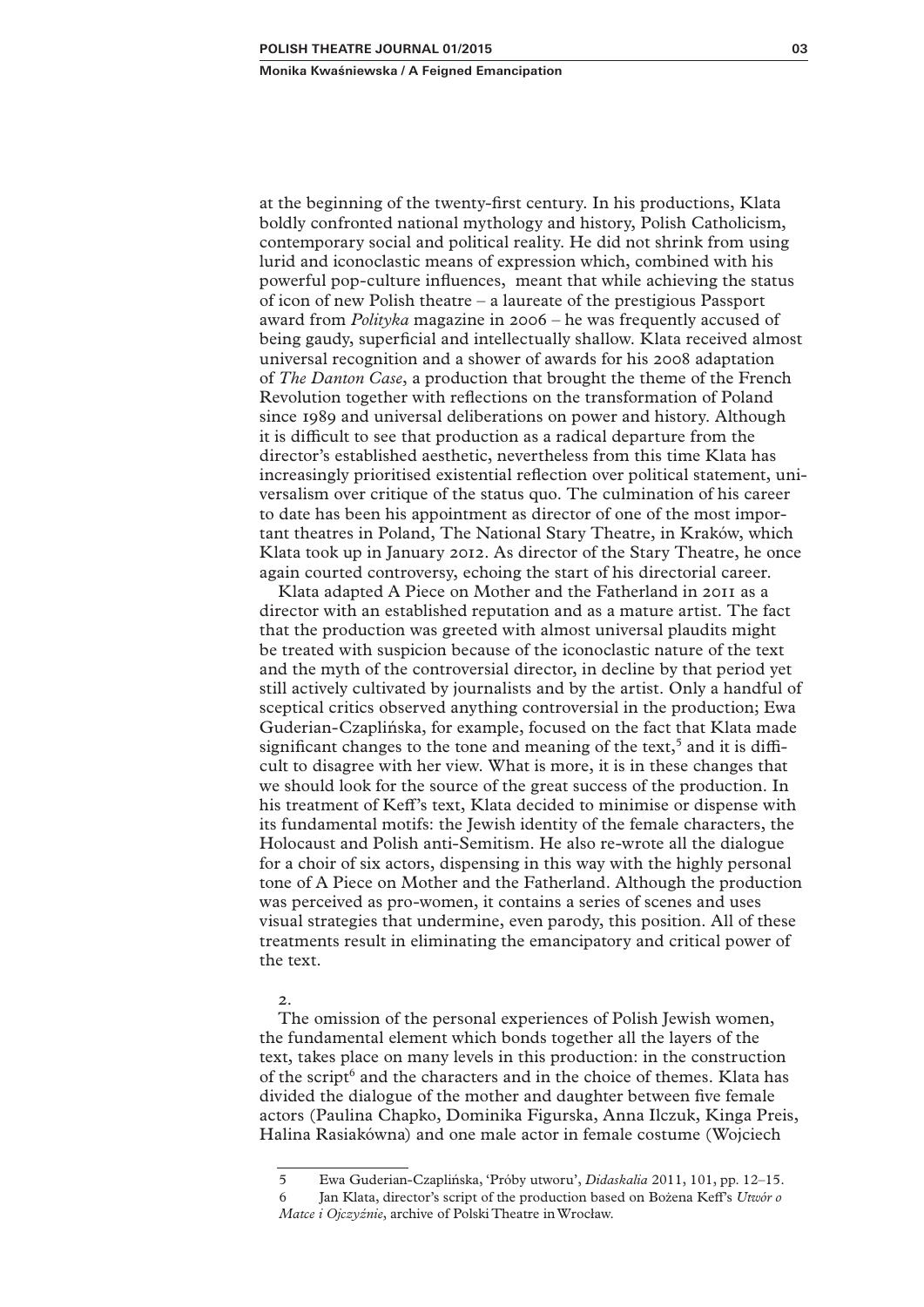Ziemiański). The dialogue was divided in this way to give each of the actors an equal opportunity to enter the roles of Meter and Korusia. At the same time, the six characters did not form fixed pairs, while their parts were stripped of 'psychology'. The characters of mother and daughter were thereby radically universalised.

The meaning of the mother's experiences of the war was also distorted. Klata referenced the parts of the text devoted to this theme in a way that deprived them of cohesion and meaning. He edited out an entire section describing how the mother saved her life by escaping to the East. Two subsequent scenes, in which the mother describes how she left her family and how she learned of the shooting of her own mother from documents found in an archive, were separated by Klata and performed by four female actors. In addition, the staging placed emphasis not on the story, but on the process by which it was communicated and the resulting oppressiveness of the mother. The importance of the mother's experiences was also rendered questionable by caricaturing her character. Sitting in a wardrobe full of tacky artificial flowers, Meter (played by Kinga Preis) relates how she learned that her mother had been killed in a forest near Lviv, while she'd been reorganising archives of the Jewish Historical Institute. Her utterance was repeated a number of times with the same lilting melody, its rhythm slowed and later speeded up to an unnatural pace. At this point, Kinga Preis began to overact, waving a red shoe as if she intended to illustrate the story at the same time, and using exaggerated facial expressions. When Lara Croft (Dominika Figurska) appeared on stage and began to spin the wardrobe, Meter began to laugh and, struggling against the doors which began to close and obscure her from sight, continued to happily shout out the story of how her 'mother was killed in a forest near Lviv....' The scene was performed in the convention of grotesque, with irony and detachment. The mother's actual wartime experiences were deemphasised in this way and, perhaps, even rendered unreal. Her monologue became an amusing though dangerous tool for tormenting her daughter (Anna Ilczuk), which the bored daughter appeared to treat with absolute detachment.

Klata also very consistently omits numerous passages which address contemporary Polish anti-Semitism. The most characteristic treatment was the director's omission of the epilogue, *Pieśń z przychodni lekarskiej*  [A Ballad from the Doctor's Surgery]*,* in which this theme reaches its climax. The daughter, waiting in a queue to see her doctor, listened to anti-Semitic tirades of the patients. It is worth emphasising that this epilogue consisted almost entirely of anti-Semitic clichés taken from Polish public discourse and, although they comprised judgements and utterances that sounded absurd and terrifying, they are difficult to ignore and undermine by claiming that the author had invented or exaggerated them. Klata also omitted other fragments of the work directly concerned with this subject. He cut a scene about the resurgence of anti-Semitic sentiment in Poland, for example, to these sentences:

They don't deserve even one Jew / whatever their nationality, gender, sexual orientation or skin colour / And Usia replied: I am Persephone, I agree with you Hecate, / And I must say that you are a decent human being.7

<sup>7</sup> Jan Klata, director's script based on Bożena Keff's *Utwór o Matce i Ojczyźnie*, archive of Polski Theatre in Wrocław, p. 23.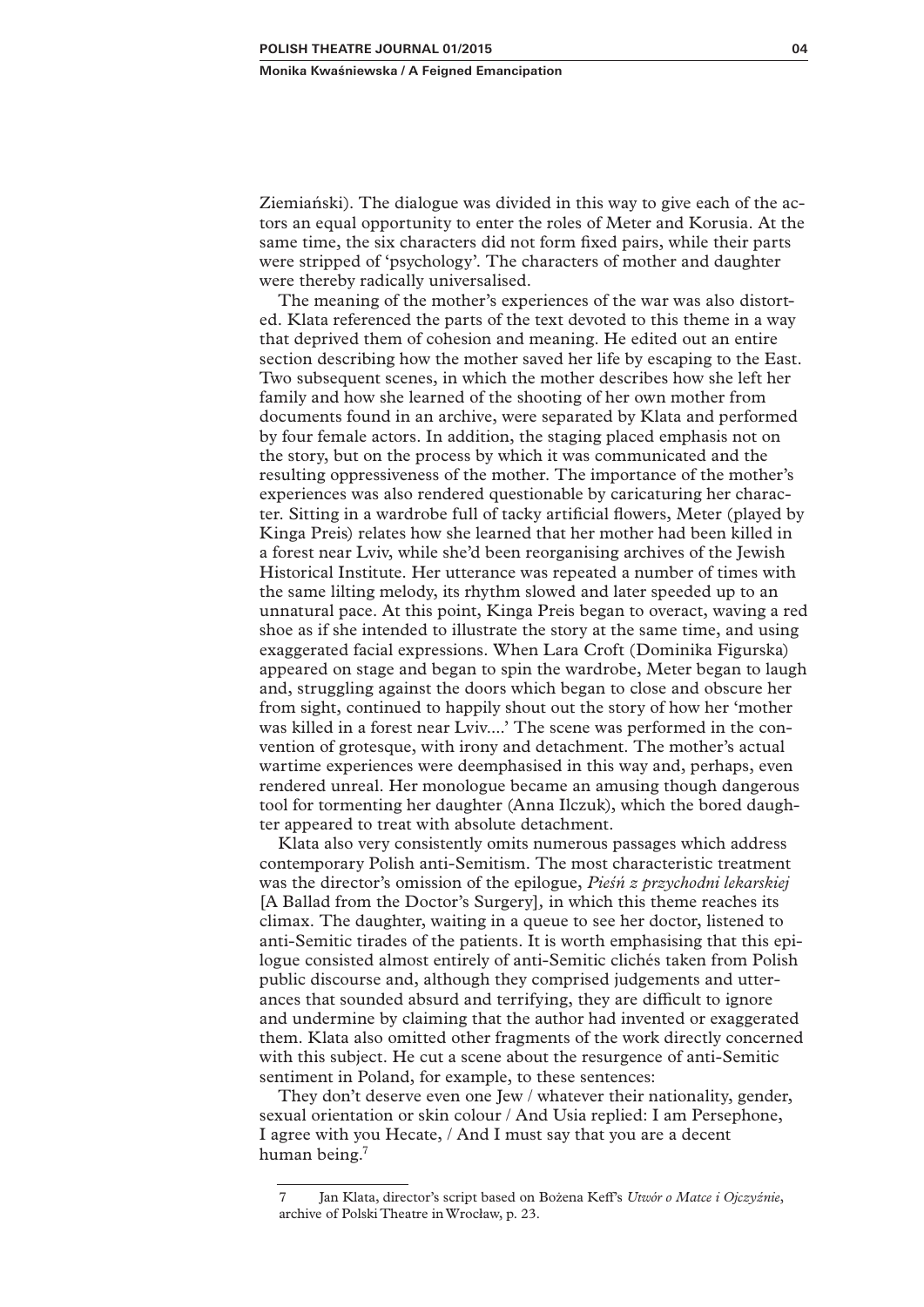In this way the Jew became a generic symbol of the Other and the issue of forgiveness and understanding which arises between mother and daughter was separated from the question of their Jewish identity.

The marginalisation of the themes of the Holocaust and anti-Semitism was served by another treatment: rewriting the text to fit the realm of Polish identity, and transcribing the experiences of a Polish Jewess into the figure of the Polish 'Mother in Mourning'. This treatment was carried out in both the visual and the situational structure of the scenes. All of the characters wore black dresses, which to many reviewers appeared to resemble updated versions of female costumes from works of Polish Romantic painter Artur Grottger<sup>8</sup> (the black dress expressed the nation's mourning in his series of paintings and graphics devoted to the history of Poland in the nineteenth century, mainly its national uprisings). The question of Polish identity was also introduced in the production in the mime scenes added to Keff's text. In one, the female actor who had portrayed the mother (Halina Rasiakówna) performed a dance with a Polish flag. The scene showed the process by which an individual is trained and absorbed into the national structure and its patriotic rituals. It also became a metaphor for the function that women must serve within the confines of national community. The character was not given a voice, and her dance was somewhat reminiscent of a cheerleading display. A woman is therefore to serve merely as a silent ornament. To drill this role into her, conditioning must be applied to both mind and body, with the corresponding character written into a mourning outfit and a precisely learned choreographic sequence. While this scene may have appeared to give an acute diagnosis of cultural processes, it in no way related to the Jewish mother, who does not willingly submit herself, and is not co-opted by the national community, into Polish national mythology and patriotic rituals. In Keff's text the problem of the mother and daughter in the fatherland is not that they are appropriated and trained but that they are derided and marginalised.

I believe the universalisation carried out in Klata's production, undermining the autobiographical dimension of Keff's text, led to the appropriation of individual experience written from the perspective of the Other (Polish Jewish women), claiming its dissenting voice and its appropriation into the voice of the majority (Polish mothers and their daughters). This is more so because of the director's other instance of appropriating the experience of the Other in his production, this time linked to race. The female actors appeared with hair in dreadlocks, with face paint and African instruments, automatically suggesting the idiom of 'woman as the nigger of the world'9. We should remember, nevertheless, that comparisons between situations of white women and slaves have been treated by black feminists as a way of marginalising specific circumstances of the black experience. This comparison completely ignored the different status of black women subject to discrimination

<sup>8</sup> For example, in Aneta Kyzioł, 'Córczyzna', *Polityka*, 4 (January 2011), http:// www.polityka.pl/tygodnikpolityka/kultura/teatr/1512216,1,recenzja-spektaklu-utwor-omatce-i-ojczyznie-rez-jan-klata.read, [accessed 24 August 2015].

<sup>9</sup> The translated title of John Lennon's song became popularized and functions as a slogan quoted in public debates, journalistic texts, on blogs and Internet forums, both in the feminist and misogynistic contexts.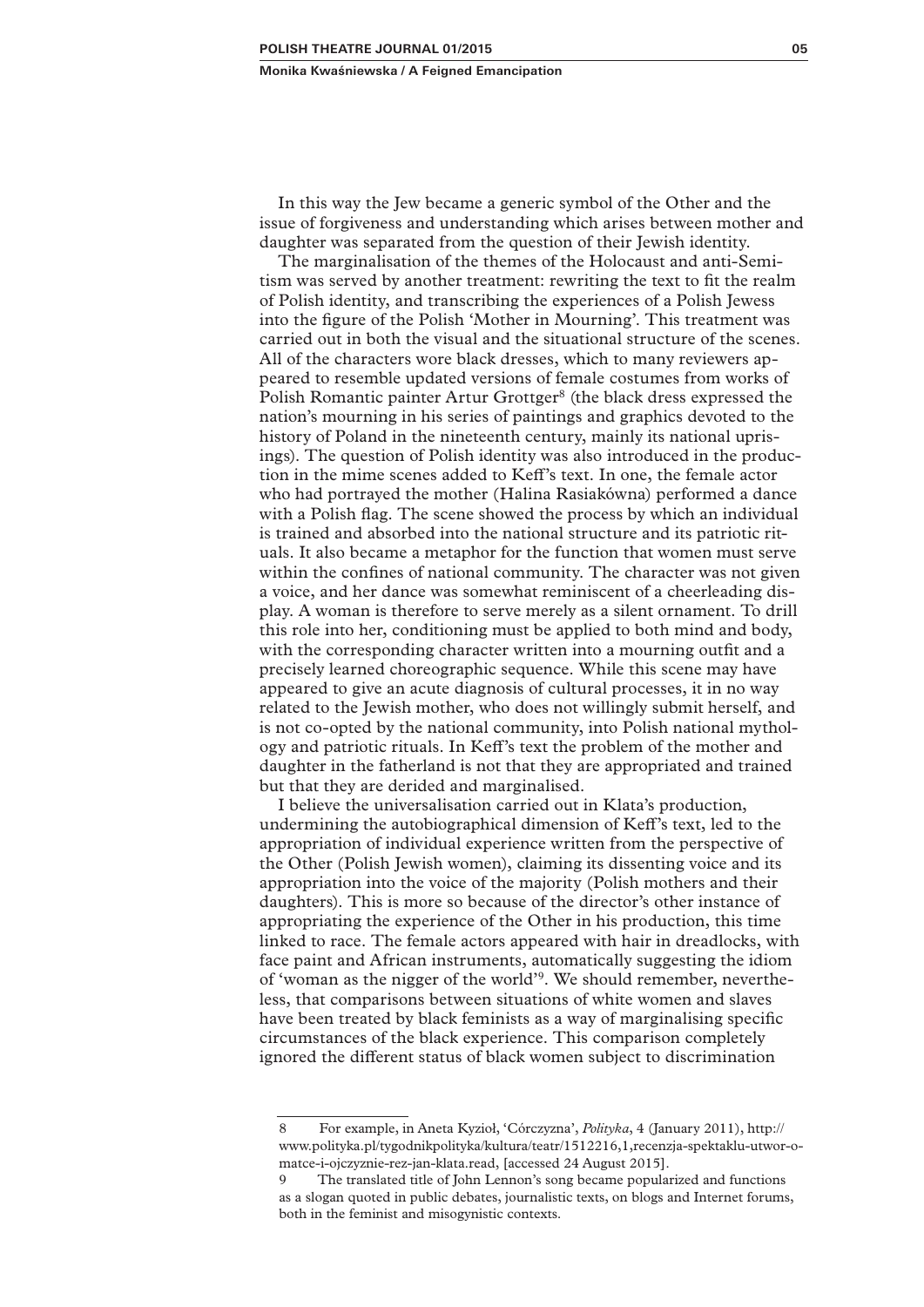from both black and white men, as well as from white women.10 It is of course possible that on this issue Klata merely followed the author, who in her text compared the enslavement of the daughter to the enslavement of black people. But there is a difference between the idiomatic nature of a single instance, and its generalisation. The motif of slavery used in the text is a direct reference to the relationship between a specific mother and daughter. It is therefore a description of the oppression of one woman by another, referencing to some extent the fact that this discrimination takes place within the confines of a single gender, contingent upon their position and the extent of the power of the individuals. When Klata conjured the metaphor of the 'woman as the nigger of the world' and extended it to the female characters in the play, treated as a collective entity, he was guilty of a far-reaching generalisation and universalisation.

Reviews of the production are testimony to dangerous consequences of this type of treatment. They were dominated by a sense of relief that we are ultimately all the same – damaged, pitiful and poor. The fate of Polish Jews was in this sense no different from the fate of all Poles. At the same time, the attack on Poles was not so much concerned with anti-Semitism as with martyrdom. Jews could be accused of the same thing, which would consequently absolve anti-Semitism of culpability, joining into a culpability common to Poles and Jews.<sup>11</sup> Typical reviews appeared to be those utilising a discussion of Klata to make an indirect attack on Keff, as with texts by Krzysztof Kucharski<sup>12</sup> and Andrzej Horubała.13 The two writers suggested that anti-Semitism is a Jewish fabrication and a tool for discrimination against Poles, while also accusing Keff of being unpatriotic. Both texts led to the conclusion that Klata's adaptation is more interesting than Keff's text. In analysing these reviews it is possible to conclude that the director staged Keff's work as a form of parody or to distance himself from it. Horubała wrote: 'Klata has turned the lament of an ageing woman, born just after the war, into a fascinating and colourful production'.14 From this point of view, the suffering which Keff describes is quite casually diagnosed as the frustration or even hysteria of an elderly woman. The 'ageing' Keff holds no value as a woman on the 'market of male desire' which, in the patriarchal culture represented by Horubała, makes her worthless and pitiful. The author set up the priorities of this male culture in the following sentence: 'The taxi driver who took me to the theatre asked me what I would call

<sup>10</sup> For example, bell hooks, 'Racism and Feminism: The Issue of Accountability', in *Ain't I a Woman: Black Women and Feminism Pages*, Revised version (London, New York: Routledge, 2014), pp. 119–157.

<sup>11</sup> For example, in Joanna Derkaczew, 'Jana Klaty wyzwalanie z polskości', *Gazeta Wyborcza*, 7 January 2011, http://wyborcza.pl/1,76842,8918023,Jana\_Klaty\_ wyzwalanie\_z\_polskosci.html, [accessed 24 August 2015]; in Magda Piekarska, 'Jan Klata wypędza w Teatrze Polskim demony z szafy', *Gazeta Wyborcza*, Wrocław online, 11 January 2011, http://m.wroclaw.wyborcza.pl/wroclaw/1,106542,8928526,Jan\_ Klata\_wypedza\_w\_Teatrze\_Polskim\_demony\_z\_szafy.html, [accessed 24 August 2015]; in Jacek Cieślak, 'Horror polskiej wojny domowej', *Rzeczpospolita*, 10 January 2011, http://www.rp.pl/artykul/591382.html?print=tak, [accessed 24 August 2015]. 12 Krzysztof Kucharski, 'Ja ciągle na klęczkach – po premierze "Utworu o Matce i Ojczyźnie"' *Polska Gazeta Wrocławska* online, 10 January 2011, http://www.e-teatr.pl/pl/

artykuly/108865.html, [accessed 28 June 2013].

<sup>13</sup> Andrzej Horubała, 'Śpiewogra o traumie', *Uważam Rze*, 3 (February 2011), http://www.e-teatr.pl/pl/artykuly/111569.html, [accessed 28 June 2013]. 14 Ibidem.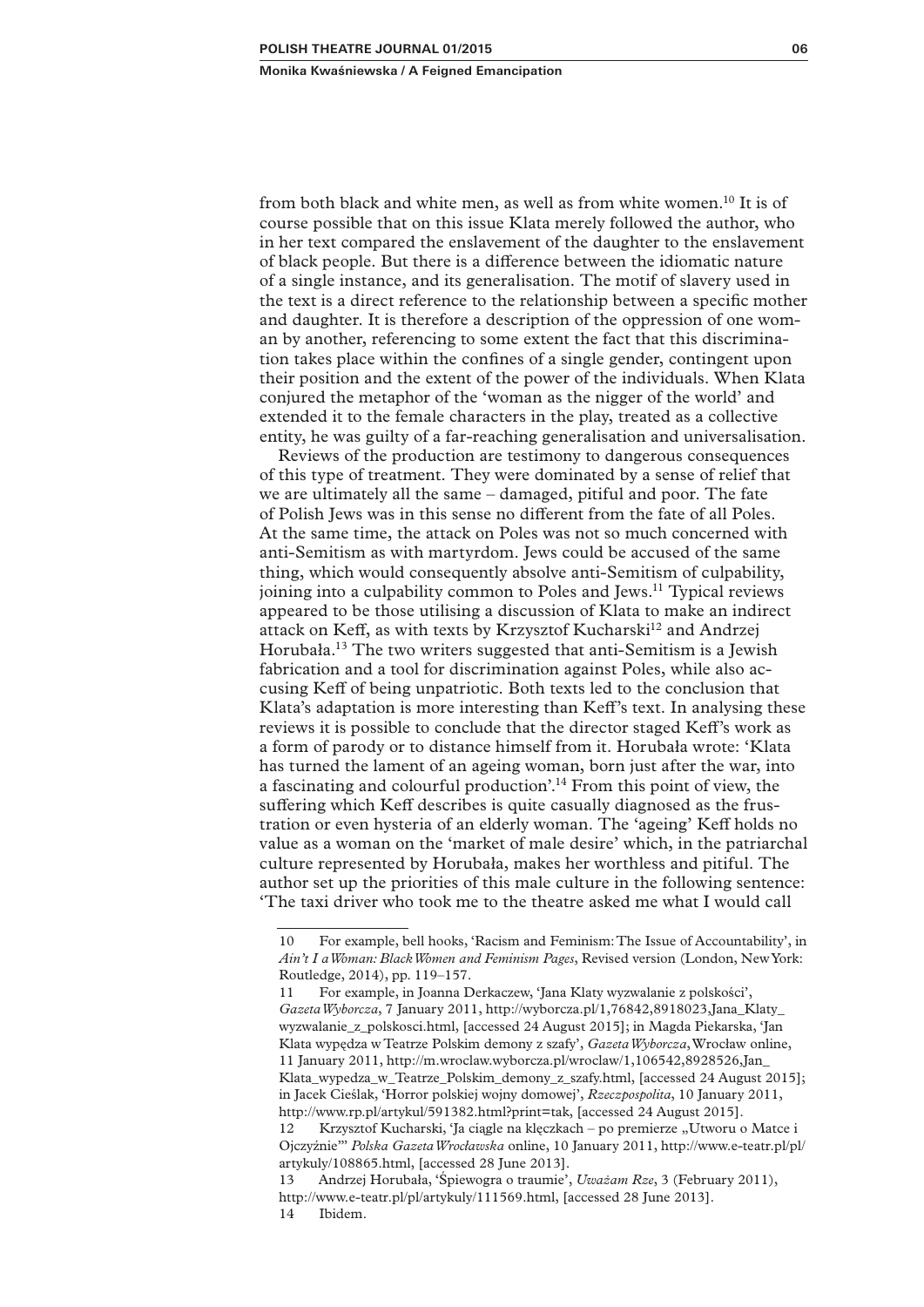a man's question: "theatre or brothel?"'15 This reference to a brothel, which came right after classifying the author as an 'ageing' woman, while seemingly a casual remark, effectively set up a clear juxtaposition. In the subtext Keff, who is now 'useless' as a woman, can only write rage-filled plays for theatre.

In this short phrase, the author removed Keff from her historical context, invalidated the influence of her post-Holocaust trauma and the experience of anti-Semitism passed onto her by her mother. On the other hand, he nominated Klata as an ally by claiming that in a duel with an angry, aged, frustrated writer 'Art is victorious, theatre is victorious. [...] Art triumphs. But as a result this tale of trauma has no punch line'.<sup>16</sup> What is more, Horubała turned Klata into a perceptive protector of the author, who changed the impact of the text to protect Keff from herself:

Klata consciously abandoned the finale [...] perhaps because he could see that this concept of a finale would represent a glaring indictment of the author who, in spite of herself, showed that the road to reconciliation with a toxic mother is the pursuit of anti-Semitism.<sup>17</sup>

### 3.

In this context, I would like to tackle an issue raised above, namely the question of the feminist connotation of the production. Every so often there is talk of Klata's feminism and the transgressive dimension of the female characters in his productions.18 Such opinions also came out of reviews of A Piece on Mother and the Fatherland.19 I would agree that the play powerfully demonstrates the cultural construction of gender and the roles of mother and daughter, as well as the process by which women internalise patriarchal principles. The performance concludes with a very serious, melancholy rendition of By the Waters of Babylon – a song that speaks of the need for liberation. Nevertheless, the position towards women and feminism demonstrated by A Piece on Mother and the Fatherland is hardly obvious. The problems begin with the casting and styling of the actresses, who represent variations on a somewhat typical form of female beauty: they are attractive, with blonde hair or blonde wigs, light complexions and pleasing figures. Klata used a uniform styling for the female characters which further served to strip them of their

<sup>15</sup> Ibidem.

<sup>16</sup> Ibidem.

<sup>17</sup> Ibidem.

<sup>18</sup> I promoted this line of thinking for a while. See Monika Kwaśniewska: 'Polska jest kobietą', *Didaskalia*, 91 (June 2009), pp. 44–46; 'Destrukcja zamiast dekonstrukcji', *Dwutygodnik* 2009, 13, http://www.dwutygodnik.com/artykul/462-destrukcja-zamiastdekonstrukcji.html, [accessed 24 August 2015]; 'Po premierze', *Didaskalia* 2011, 101, pp. 15–16. There were several reviews on this subject, for example: Joanna Derkaczew, 'Ziemia niespełnionych obietnic', *Gazeta Wyborcza* online (14 September 2009), http://wyborcza.pl/1,75475,7033165,Ziemia\_niespelnionych\_obietnic.html, [accessed 24 August 2015]; Jakub Papuczys, 'Miłosny kapitalizm', *Nowa Siła Krytyczna* (16 September 2009), http://www.e-teatr.pl/pl/artykuly/78858.html, [accessed 24 August 2015]; Łukasz Drewniak, 'Żądza pieniądza', *Przekrój* 2009, 37, http://www. dziennikteatralny.pl/artykuly/zadza-pieniadza.html, [accessed 24 August 2015]. 19 For example, Jacek Wakar, 'Klata jest kobietą', *Przegląd* 2011, 2, http://www. teatrpolski.wroc.pl/media-o-nas/recenzje/klata-jest-kobieta, [accessed 24 August 2015]; Jolanta Kowalska, 'Czarne jest piękne!', *Teatr* 2011, 3, http://www.teatr-pismo. pl/archiwalna/index.php?sub=archiwum&f=pokaz&nr=1454&pnr=64, [accessed 24 August 2015]; Monika Kwaśniewska, *Po premierze*, ibid.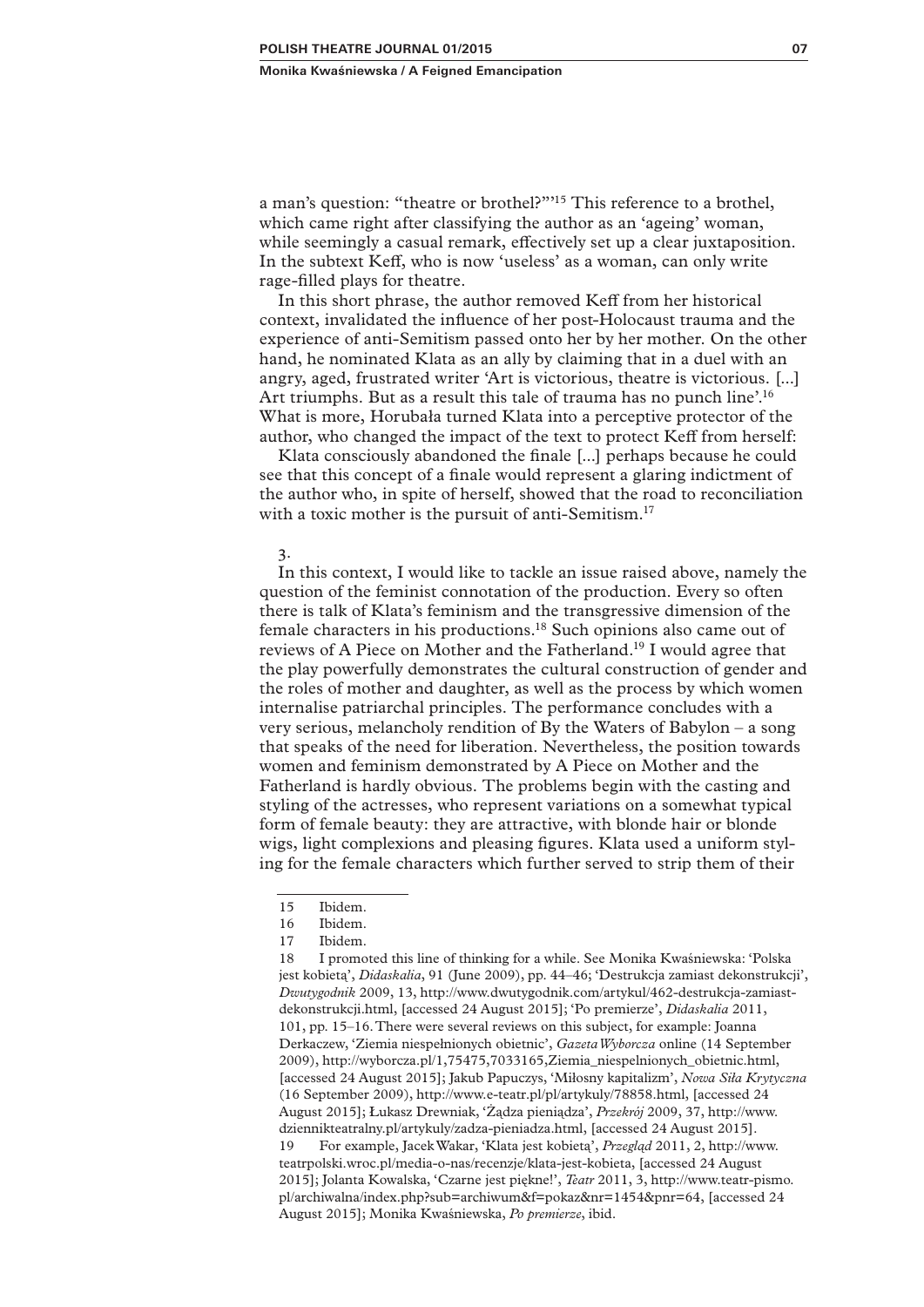individuality. The attractiveness of their styling was also noteworthy: the actresses' hair was styled in an African fashion. As mentioned above, their dresses referenced artworks of Grottger, but in so far as the women in those images were dressed in long, heavy dresses with high necklines, shrouding the entire figure, the costumes in Klata's production had short hems or reached half-way up the thigh, strikingly accentuating the actresses' figures and, in the instance of the two most slender actresses – Paulina Chapko and Dominika Figurska – they were very tight and showed plenty of cleavage. The costumes therefore represented a fusion of a nineteenth-century gown with the 'little black dress' of the twentieth century. They were complemented with 'classic' red stiletto shoes. One might suspect that Klata intentionally selected and emphasised the attractiveness of the female actors, combining 'national' symbolism with a highly stereotypical vision of female beauty which he coloured with African exoticism. The portrayal of women in his production was therefore to a great extent a reflection of the male gaze on the female body. Of course this 'classical' beauty could be seen as Klata's commentary on the role of women in culture. But the scene which directly addressed the process of forcing the female body to conform to established cultural norms points to women as a source of oppression. In the scene the oldest of the women placed a set of bathroom scales centre stage, climbed onto them and proceeded to force the other characters to join her, carefully manipulating the reading on the scales. The scene was scored with march music to emphasise the solemnity of the situation. What's more it was framed in a comic convention. The characters, by pulling exaggerated faces, expressed their dissatisfaction with the reading on the scales: before climbing for a second time on the scales (the sequence was repeated twice to emphasise the ritual nature of the procedure and the fact that the bodies of women are constantly subjected to this form of regulation), Kinga Preis removed her shoes and, when this failed to yield the desired effect, stood on one leg with a pained expression. This action triggered an element of rivalry – as soon as she spotted what Preis's character was doing, Halina Rasiak, who was supervising the weighing, placed her own foot on the scales. A moment later, seeing the delight of the character played by the dainty Paulina Chapko, she took the scales from under her feet to prevent her from enjoying the last reading for a second time. It is worth observing that the entire scene was added to Keff's text and it does not involve the production's sole male actor, Wojciech Ziemiański. In so far as his presence in the choir of mothers and daughters might indicate the cultural construction of gender, his exclusion from this scene is a clear signal contradicting that notion. Ziemiański may have been dressed as a woman and played the role of a woman, but he was excused from this 'typically feminine' ritual and did not join in the rivalry between 'real' women.

The issue of female beauty and attractiveness was also raised in the finale, which had the female characters of the production enter the stage and voice a protest against fathers who, absent from family life, leave their children as prey to their destructive mothers. They were dressed in courtly style in colourful ballgowns, referencing the theme of oppression to which the female body is subjected by culture. But Klata did not reach for contemporary examples, instead looking to a past when the female figure was formed by corsets and whalebone stays. The key rebellious act in this scene was a display of unshaved armpits which referenced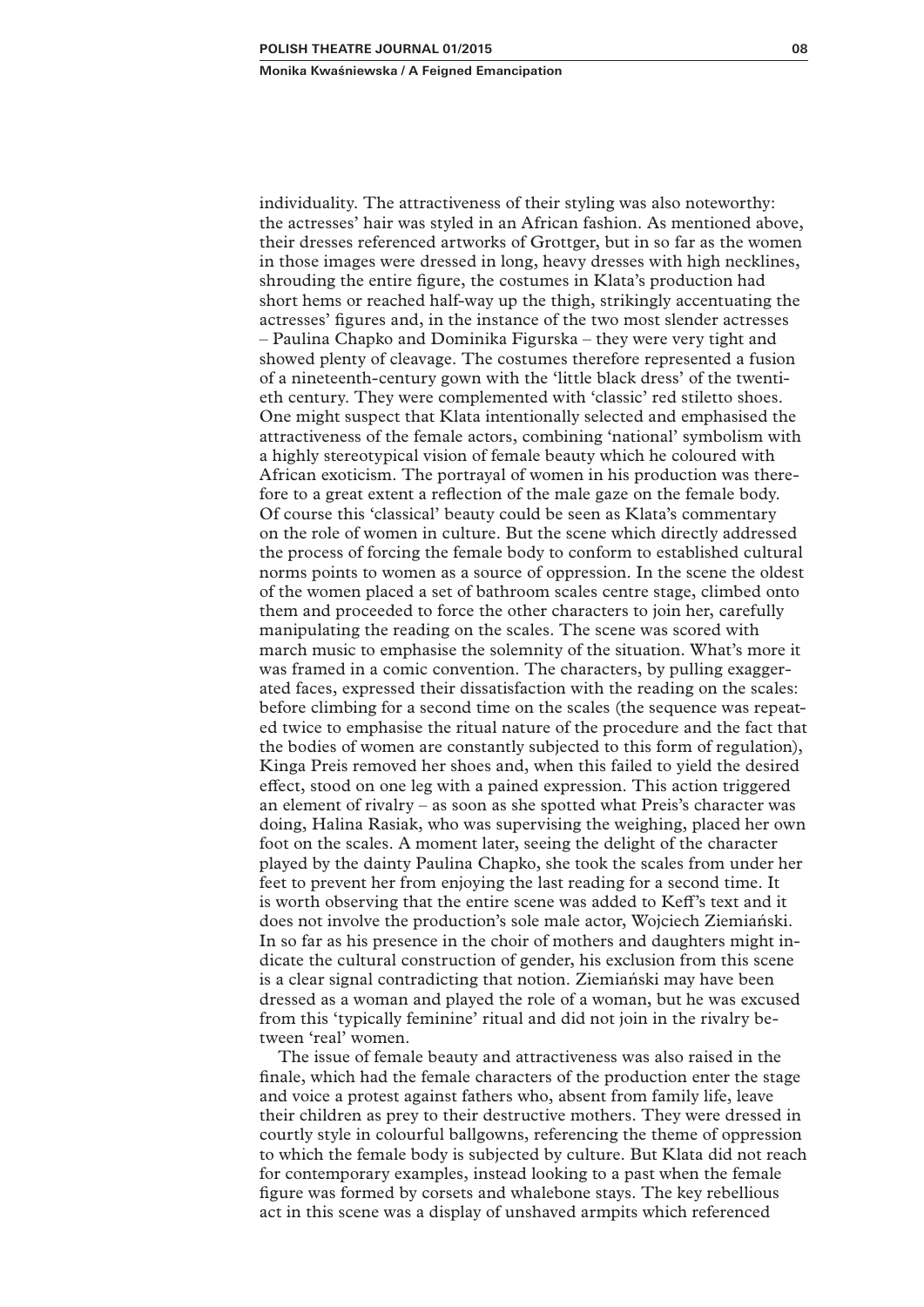women's protests during the second wave of feminism, focused on the problem of the terror of beauty in patriarchal culture. The most characteristic manifestation was in 1968 with the boycott of the Miss America pageant.<sup>20</sup> This is why second-wave feminism became the source of a stereotype of the feminist as a woman who does not wear a bra and does not shave her legs or armpits.<sup>21</sup> It is also worth adding that from the outset many feminists saw this radical movement as oppressive towards women. In their opinion women's relationship with beauty and the body is not solely the domain of patriarchal culture but can have a highly individual, intimate and sensual dimension.<sup>22</sup> Klata was therefore directly referencing the oppression of women by others of their gender under the auspices of the radical feminist movement. On the other hand, he summons a highly stereotypical image of emancipation, frequently used as a reason to deride and deprecate feminism. In referencing this most radical form of feminism and linking it to a group demonstration that involved the female actors raising their arms in protest (a gesture in which Horubała saw overtones of the Nazi 'Heil Hitler' salute) seems to directly state that the women's liberation movement is radical and therefore dangerous and ridiculous at the same time. The rebellious gesture, combined with their overly colourful dresses and unnaturally bountiful body hair, is rendered artificial and, indeed, comical. The scene can be understood as saying that feminism, while seemingly dangerous, is actually pathetic, as it operates using arguments that cannot be treated seriously, and if it is capable of inflicting any damage it is mainly to women themselves. It is worth asking if in this context the protest against fathers in the finale of the production is not merely the confirmation of another stereotype of the feminist as the man-hating woman.

Also deserving closer examination is the staging of the scene containing the long monologue by the daughter which in Keff's text is entitled Są to matki patriarchalne [These Are Patriarchal Mothers]. It was reminiscent of a parody of a feminist lecture or the meeting of some radical collective. In the middle of the stage, facing the audience, the director seated the character portrayed by Anna Ilczuk. She sat with her legs crossed and leaned forward towards the audience. She explained the issue of mothers, who she claimed were the victims of both the patriarchy and its supporters and beneficiaries. Ilczuk appeared to be parodying a slightly casual yet precise lecture style. She exaggerated her intonation and gestures, her spoken delivery was mannered in the extreme, as if its form was intended to cover up shortcomings in its content. One might have had the impression that the lecture was a parody of a pseudo-academic style. It was a manifestation of the incompatibility of form and content, as if any scientific conceptualisation of relations between mother and daughter was somehow inadequate.

The other characters were listening to this lecture. Three of them, leaned on metal lockers, looking like security guards. Figurska's character, who in this scene wore a metal 'sleeve' on her hand reminiscent

<sup>20</sup> Agnieszka Graff, *Świat bez kobiet: płeć w polskim życiu publicznym*, (Warsaw: W.A.B., 2008), pp. 188-244, (pp. 193-195).

<sup>21</sup> Graff writes about such a stereotype of a feminist in her chapter '*Dlaczego nikt nie lubi feministek?*' in: *Świat bez kobiet: płeć w polskim życiu publicznym*, pp. 220–244. 22 Graff, pp. 188–206.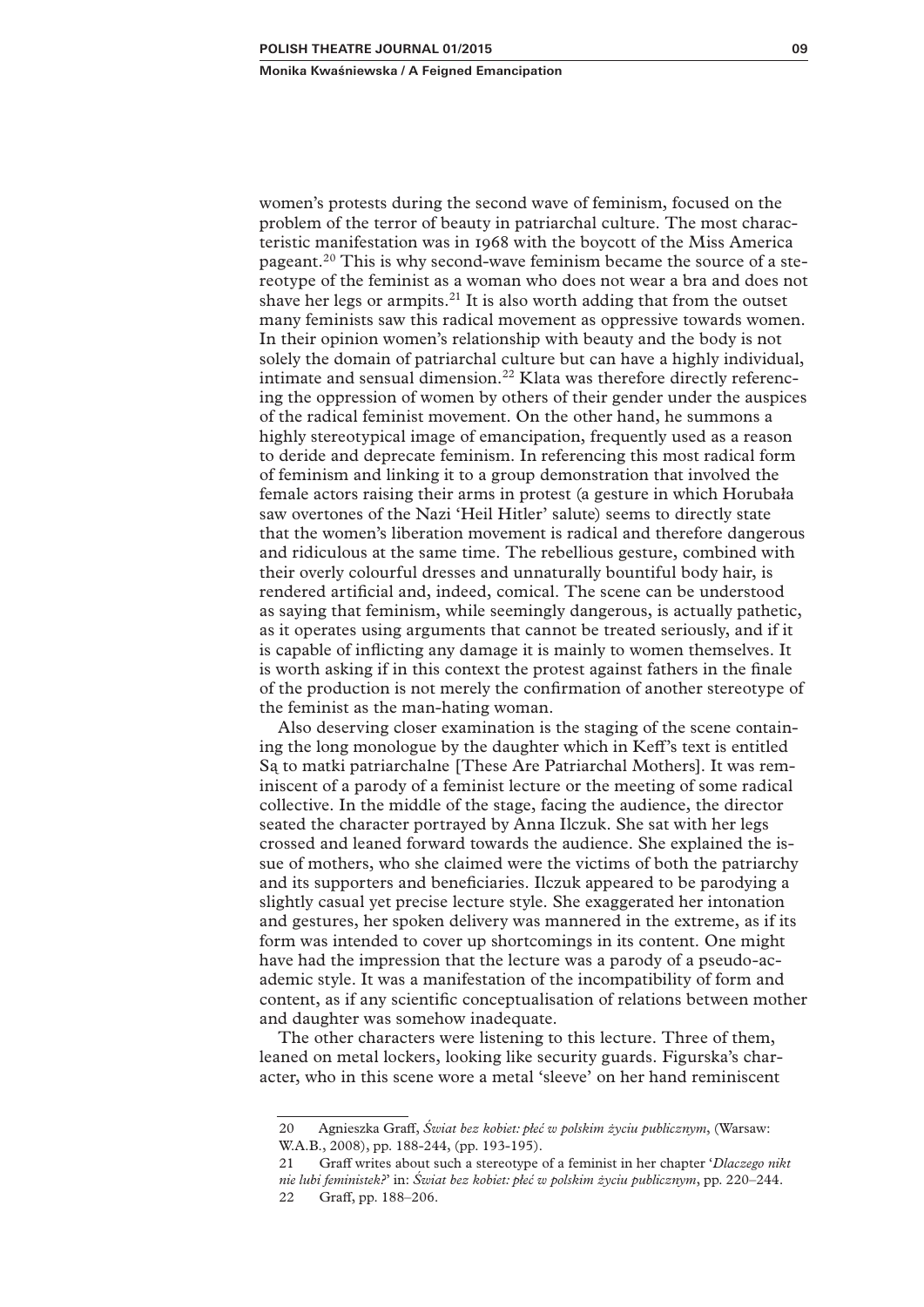of armour, led Rasiak from upstage as an example of the type of mother addressed in the lecture. She held her very tightly and emphatically by the hands and chin. When Ilczuk gave the signal, Figurska pushed Rasiak towards the lockers while the other characters manipulated them so the mother bounced off each locker in sequence. In the end, she was locked into one of them. When Ilczuk started to agonisingly recite Aristotle, as if straining to recall the words, the other characters stared at her with exaggerated concentration, desperate to grasp the words of the philosopher, while the mother peeked out of the locker with a smile and mouthed words to spur on the . This scene went further to undermine the theoretical foundations of feminist theory. The feminist characters repeat sentences written by a male philosopher without understanding them because as women, we are to understand, they are too limited to take them in. Next, the characters removed their costumes, the mother emerged from her locker, they all met in the centre and with foolish but determined expressions they shook hands in thanks for the meeting. After last words they began a tribal warrior dance, as if they had overturned an obsolete theory. The scene therefore shows feminists as a fanatical, aggressive, hierarchal, pseudo-scientific grouping comprised of self-assertive but stupid women. It came across as an almost archetypal strategy for negating the work of feminism, which Agnieszka Graff describes, giving numerous examples from public life:

The woman question has always been neutralised with derision, referring to the conviction that the existing division of roles is the only one possible (because it is natural) and every attempt to change it will result in a reversal of roles. [...] This would be terrible and at the same time funny because a woman – even one wearing trousers, or in a 'masculine role' – will in the end always be a woman, a creature incapable of wielding any form of power. $23$ 

Klata has a strong inclination towards this type of thinking. Woman as a security guard (female security guard?), woman as an academic lecturer (female academic lecturer?) prove quite comical. In effect, his characters are inept at acting out a miscast role, betraying their lack of ability and having finally removed their uncomfortable costumes (part of their armour), they next free the 'primal energy' that had been suppressed by their social role, through a ritual dance. It is also hard to rule out that the subtext of casting Wojciech Ziemiański in a female role was a similar 'joke'.

In the context of this scene of lecture, which deliberately mocked feminists, we should consider whether widespread conviction among critics of the production's feminist overtones, and such ready agreement with its messages, was not the result of the fact that it drew the notion from Keff's text – then rendered it universal – that women persecute themselves, and it creates a picture of discrimination without men, who in this situation can enjoy complete impunity. It would appear that by stripping the text of its idiom, Klata extended the vision of the matriarchy portrayed in Keff's text to cover the whole of society, suggesting to some extent that it is the ultimate aim of feminism. Perhaps the subtext of the play is therefore essentially misogynistic.

In this light, the conviction of Klata's feminism, expressed by people of various intellectual backgrounds seem rather to reveal a

<sup>23</sup> Graff, p. 97.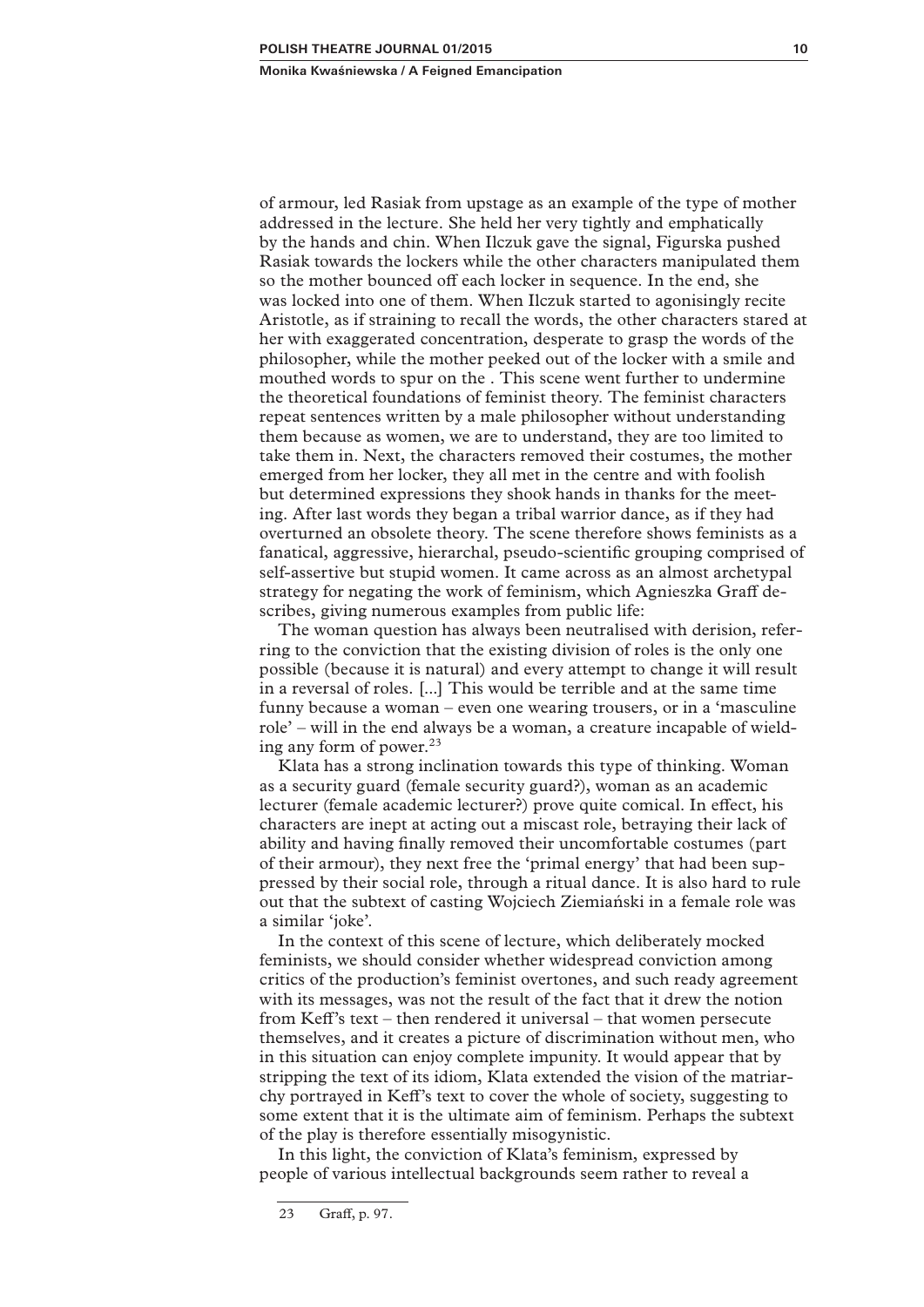pseudo-feminist tendency that aims to maintain the social status quo under the auspices of political correctness and theatrical openness.

4. Klata was certainly within his directorial rights to omit the text's autobiographical elements, issues of Jewish identity or anti-Semitism, and to impose his own metaphors and frameworks on Keff's text. After all, *A Piece on Mother and the Fatherland* is a literary creation. The appropriation of experiences of the Other, specifically Jewish women in Poland, transcribing these onto the experience of all Polish women and extending the condition of slaves (blacks, in the choice of his production) to the condition of all women, nevertheless sidetracks the issue of the influence of nationality (and race) on the experience and biography of individuals, which is also a very important element of Keff's text. It is hard to accept that in referencing the issue of the place of women in (Polish) culture and creating a certain space for feminist interpretations, the director appears in many places to mock both women and feminism and preserves stereotypical, unfavourable images. These treatments are disconcerting because the text itself was a cause of significant controversy. By staging it, Klata neutralised those subversive elements of the content which many found hard to swallow, and at the same time deprived the text of its emancipatory and critical impact. What is more, this appropriation of the voice of the Other took place in a social space and not merely an artistic one. On reading the predominantly positive reviews of the production, one might conclude that Klata's *A Piece on Mother and the Fatherland* not only negates the need for dissent and the emancipation of national minorities and women, but also points to their insignificance in social life. And only this reading of the production – which takes its reception into account – can reveal a certain (perhaps intentional) critical dimension of the project.

The paper was part of a larger project financed by the National Science Centre directed by Prof. Grzegorz Niziołek of the Jagiellonian University. Early drafts of research for the paper were published as 'The Soft Ground of Universalism' in *Opcje* in 2012, 1 (86).

*Translated by Aleksandra Sakowska*

#### WORKS CITED

Bielas, Katarzyna, 'Nielegalny plik', an interview with Bożena Umińska-Keff, *Gazeta Wyborcza*, 'Duży Format', 27 May 2008, http://wyborcza.pl/duzyformat/1,127291,5250183,Nielegalny\_plik.html [accessed 1 September 2013]

Bryś, Marta, 'Sztuka nie jest od sprawiedliwości', an interview with Bożena Umińska-Keff, *Didaskalia* 2011, 101, http://www.didaskalia.pl/101\_brys.htm, [accessed 2 September 2013]

Cieślak, Jacek, 'Horror polskiej wojny domowej', *Rzeczpospolita* online, 10 January 2011, http://www.rp.pl/artykul/591382.html?print=tak, [accessed 24 August 2015]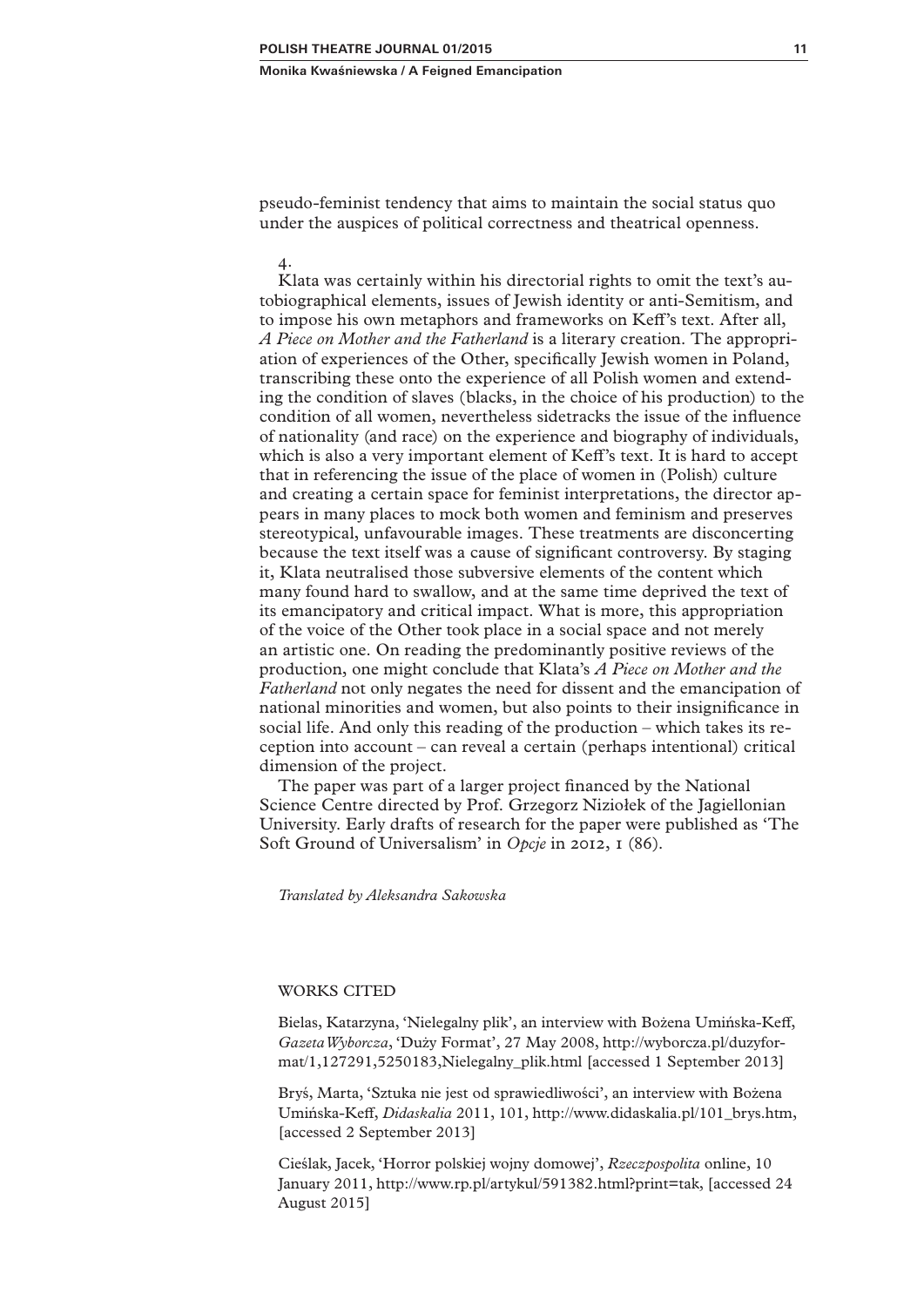Czapliński, Przemysław, 'Mausoleum', *Tygodnik Powszechny*, 14 September 2008, http://tygodnik.onet.pl/33,0,14430,mausoleum,artykul.html, [accessed 1 September 2013]

Daniluk, Justyna, 'W Polsce nie jest łatwo', an interview with Bożena Umińska-Keff, *Dziennik Polski*, 5 July 2011, http://wiadomosci.onet.pl/prasa/w-polsce-nie-jest-latwo/p52f7 [accessed 1 September 2013]

Derkaczew, Joanna, 'Jana Klaty wyzwalanie z polskości', *Gazeta Wyborcza*, 7 January 2011, http://wyborcza.pl/1,76842,8918023,Jana\_Klaty\_wyzwalanie\_z\_ polskosci.html, [accessed 24 August 2015]

'Ziemia niespełnionych obietnic', *Gazeta Wyborcza* online, 14 September 2009, http://wyborcza.pl/1,75475,7033165,Ziemia\_niespelnionych\_obietnic.html, [accessed 24 August 2015]

Drewniak, Łukasz, 'Żądza pieniądza', *Przekrój*, no. 37 (September 2009), http://www.dziennikteatralny.pl/artykuly/zadza-pieniadza.html, [accessed 24 August 2015]

Graff, Agnieszka, *Świat bez kobiet: płeć w polskim życiu publicznym* (Warsaw: W.A.B., 2008)

Guderian-Czaplińska, Ewa, 'Próby utworu', *Didaskalia* 2011, 101

hooks, bell, 'Racism and Feminism: The Issue of Accountability', in: *Ain't I a Woman: Black Women and Feminism Pages*, revised version (London, New York: Routledge, 2014)

Horubała, Andrzej, 'Śpiewogra o traumie', *Uważam Rze*, 3 (February 2011), http://www.e-teatr.pl/pl/artykuly/111569.html, [accessed 28 czerwca 2013]

Janion, Maria; Filipiak, Izabela, 'Zmagania z Matką i Ojczyzną', in: Bożena Keff, *A Piece on Mother and the Fatherland* (Kraków: Korporacja Ha!art, 2008)

Klata, Jan, director's script based on Bożena Keff's *A Piece on Mother and the Fatherland*, the archive of Polski Theatre in Wrocław

Kowalska, Jolanta, 'Czarne jest piękne!', *Teatr* 2011, 3, http://www.teatr-pismo. pl/archiwalna/index.php?sub=archiwum&f=pokaz&nr=1454&pnr=64, [accessed 24 August 2015]

Kucharski, Krzysztof, 'Ja ciągle na klęczkach – po premierze "Utworu o Matce i Ojczyźnie"', *Polska Gazeta Wrocławska* online, 10 January 2011, http://www.e- -teatr.pl/pl/artykuly/108865.html, [accessed 28 June 2013]

Kwaśniewska, Monika, 'Polska jest kobietą', *Didaskalia* 2009, 91

'Destrukcja zamiast dekonstrukcji', *Dwutygodnik* 2009,13, http://www.dwutygodnik.com/artykul/462-destrukcja-zamiast-dekonstrukcji.html, [accessed 24 August 2015]

Kwaśniewska, Monika, 'Po premierze', *Didaskalia* 2011, 101

Kyzioł, Aneta, 'Córczyzna', *Polityka*, 4 (January 2011), http://www.polityka.pl/ tygodnikpolityka/kultura/teatr/1512216,1,recenzja-spektaklu-utwor-o-matce-i- -ojczyznie-rez-jan-klata.read, [accessed 24 August 2015]